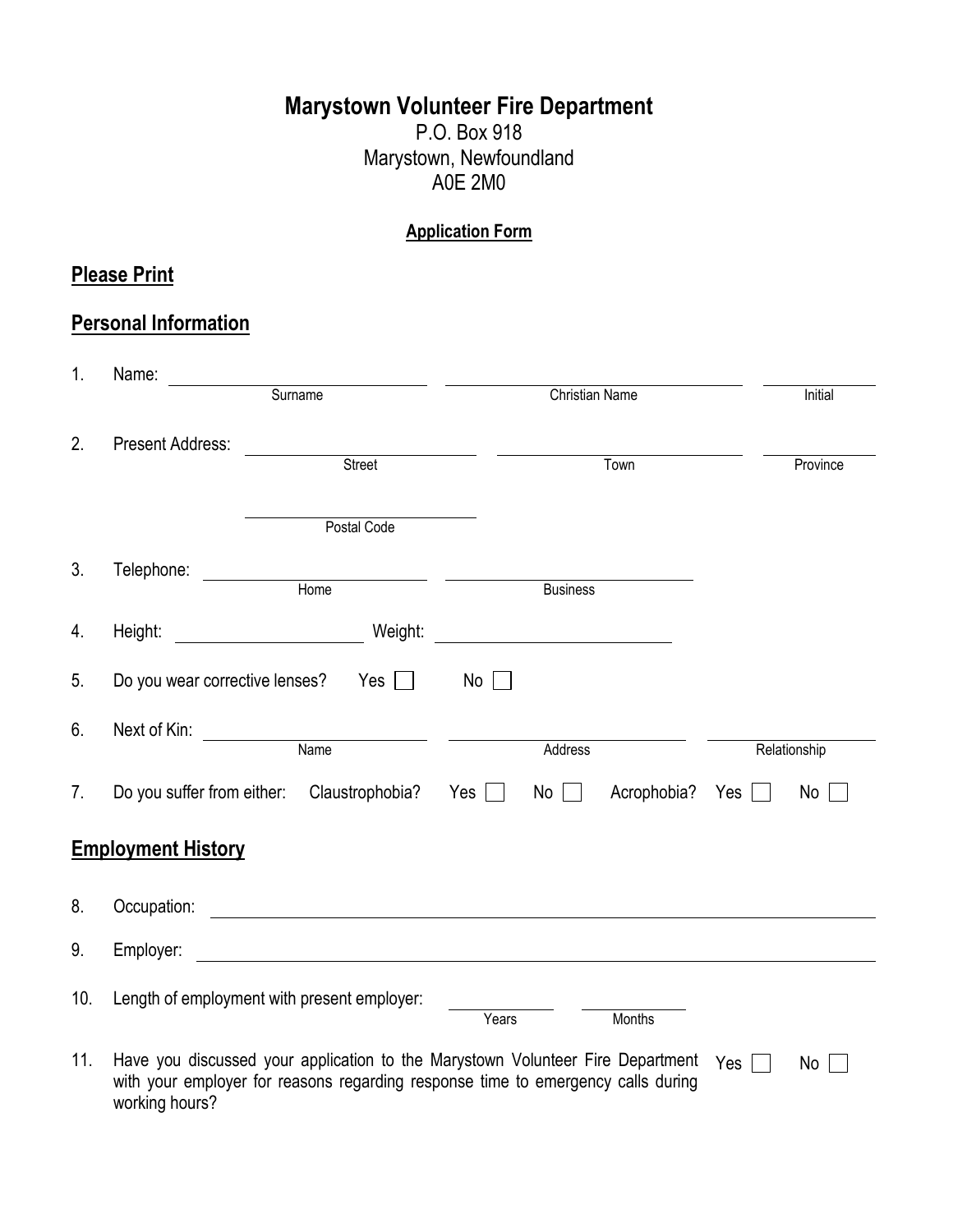| 12. | Do you possess a certificate in any trade other than that listed above? |  |  |  |
|-----|-------------------------------------------------------------------------|--|--|--|
|-----|-------------------------------------------------------------------------|--|--|--|

| 1)                                                                                                                         |
|----------------------------------------------------------------------------------------------------------------------------|
| 2)                                                                                                                         |
| 3)<br><u> 1989 - Andrea San Andrea San Andrea San Andrea San Andrea San Andrea San Andrea San Andrea San Andrea San A</u>  |
| If you have been dismissed from any employment, please state reasons:                                                      |
|                                                                                                                            |
| ,我们也不会有什么。""我们的人,我们也不会有什么?""我们的人,我们也不会有什么?""我们的人,我们也不会有什么?""我们的人,我们也不会有什么?""我们的人<br><b>General Information</b>             |
| Do you possess a valid driver's license?<br>$Yes$ $\Box$<br>Class:<br>$No$ $\Box$<br><u> a shekara ta 1999 a shekara t</u> |
| Are you able to drive a standard heavy-duty truck?<br>Yes $\Box$<br>No<br>$\vert \ \ \vert$                                |
| Do you have your own transportation? Yes $\Box$<br>No                                                                      |
| Do you possess a current First Aid Certificate? Yes<br>$No$ $\Box$                                                         |
| Have you had any training in Firefighting? Yes $\Box$<br>No<br>(If Yes, please give details)                               |
|                                                                                                                            |

| 19. | Have you had any military training?<br>(State details)          | Yes $\Box$ | $No$ $ $ |            |           |
|-----|-----------------------------------------------------------------|------------|----------|------------|-----------|
| 20. | Have you been convicted before a court of law with any offence? |            |          | $Yes \Box$ | $No \Box$ |

# General **General**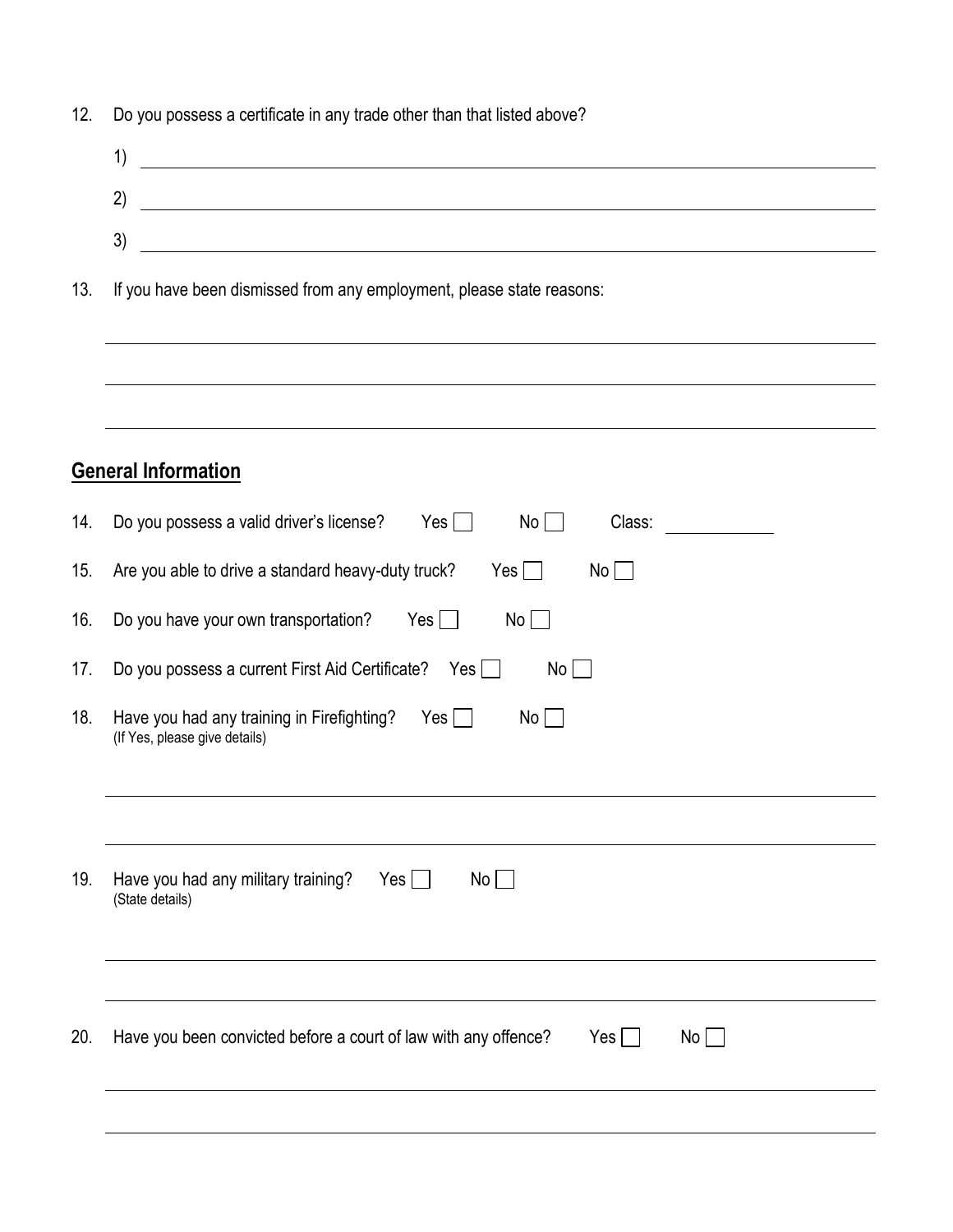| 21. | Do you belong to any service organizations?<br>$Yes$ $\Box$<br>No<br>(If yes, state names of organizations)   |
|-----|---------------------------------------------------------------------------------------------------------------|
| 22. | No<br>Do you belong to any volunteer organizations?<br>$Yes$ $\Box$<br>(If yes, state names of organizations) |
|     | <b>Educational History</b>                                                                                    |
| 23. | Please indicate appropriate Secondary Grade Level:<br>$9 \mid$<br>10<br>11<br>$8$    <br>$12$                 |
|     | Post Secondary (please indicate):                                                                             |
|     |                                                                                                               |
|     |                                                                                                               |
| 24. | <b>Additional Comments:</b>                                                                                   |
|     |                                                                                                               |
|     |                                                                                                               |

### **ANY INFORMATION GIVEN ABOVE WILL BE HELD IN THE STRICTIST CONFIDENCE** *All Applicants must be nineteen (19) years of age or older to apply to be a Marystown Volunteer Firefighter*

I hereby certify that the information given in this application is correct and accurate to the best of my knowledge.

Signature of Applicant: Date: